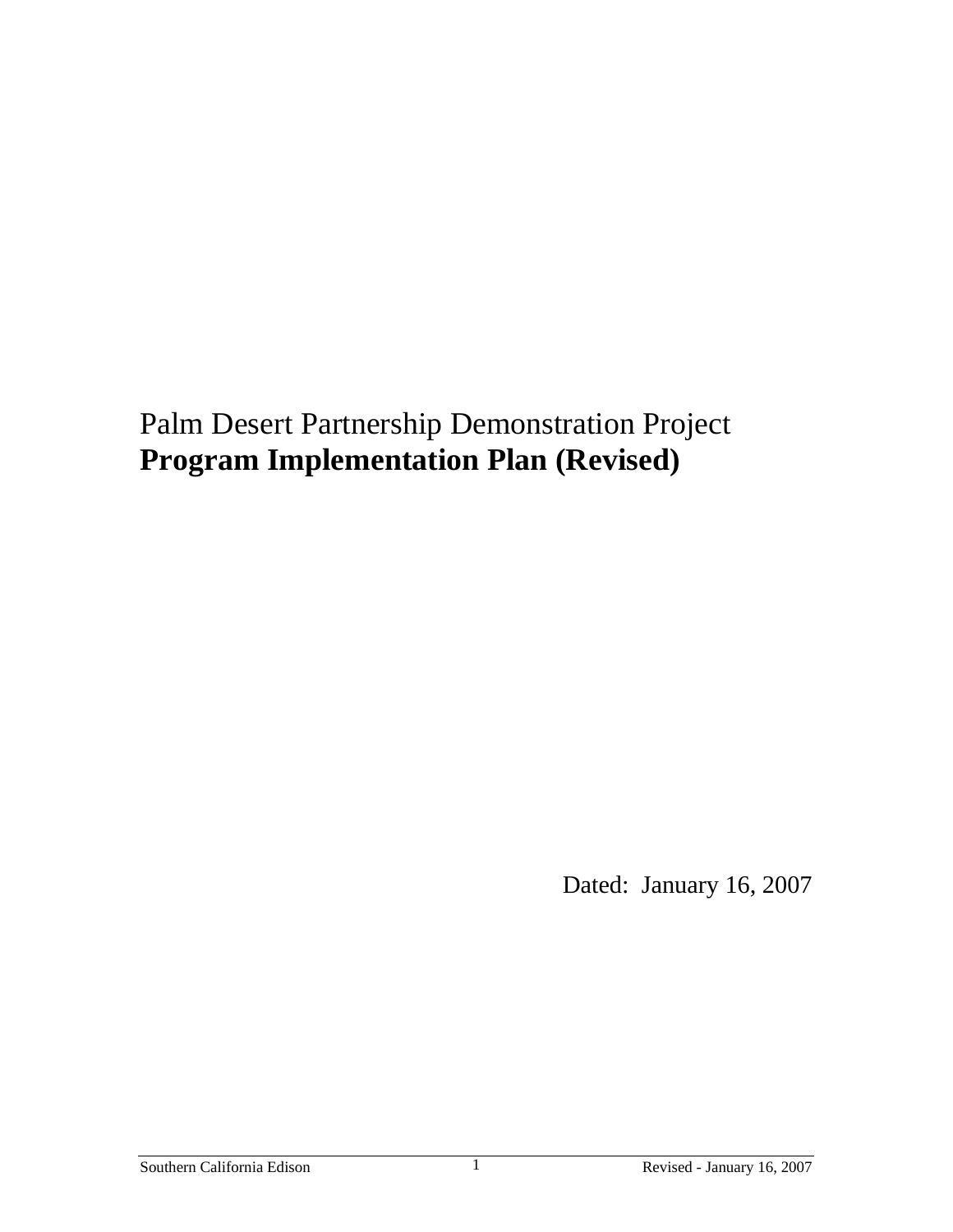## **Palm Desert Partnership Demonstration Project**

| 1. Projected Program Budget   | \$<br>14,000,000 |
|-------------------------------|------------------|
| 2. Projected Program Impacts  |                  |
| MWh                           | 26,866           |
| MW (Summer Peak)              | 9,442            |
| 3. Program Cost Effectiveness |                  |
| TRC                           | 1.07             |
| <b>PAC</b>                    | 151              |

#### **4. Program Descriptors**

| <b>Market Sector:</b>   | Cross-Cutting |
|-------------------------|---------------|
| Program Classification: | Local         |
| Program Status:         | <b>New</b>    |

#### **5. Program Statement**

The Palm Desert Partnership Demonstration Project (the "Project") presents a model for community energy partnerships that brings the City of Palm Desert (the "City") and its energy utilities, Southern California Edison Company (SCE) and Southern California Gas Company (SoCalGas), together in a partnership in which each of the partners brings its experience, expertise and resources to bear on the task of saving energy. The facilitating partner for this demonstration project is The Energy Coalition, which also advises the partners on partnership principles. This partnership between the City, its energy utilities and the facilitating partner provides the foundation for a long-term energy partnership commitment and a five-year, comprehensive demand-side management campaign.

## **Partner City**

Palm Desert

## **Partner Utilities**

Southern California Edison Company Southern California Gas Company

## **Facilitating Partner**

The Energy Coalition

California benefits from this powerful partnership model because the City's residents and businesses are empowered to become reliable providers of cost-effective, environmentally-advantaged, demand-side management (DSM) energy resources that help meet the State's growing energy needs. In return, the City's citizens and businesses reap the economic benefits of their participation in a comprehensive program that helps them save energy and save money.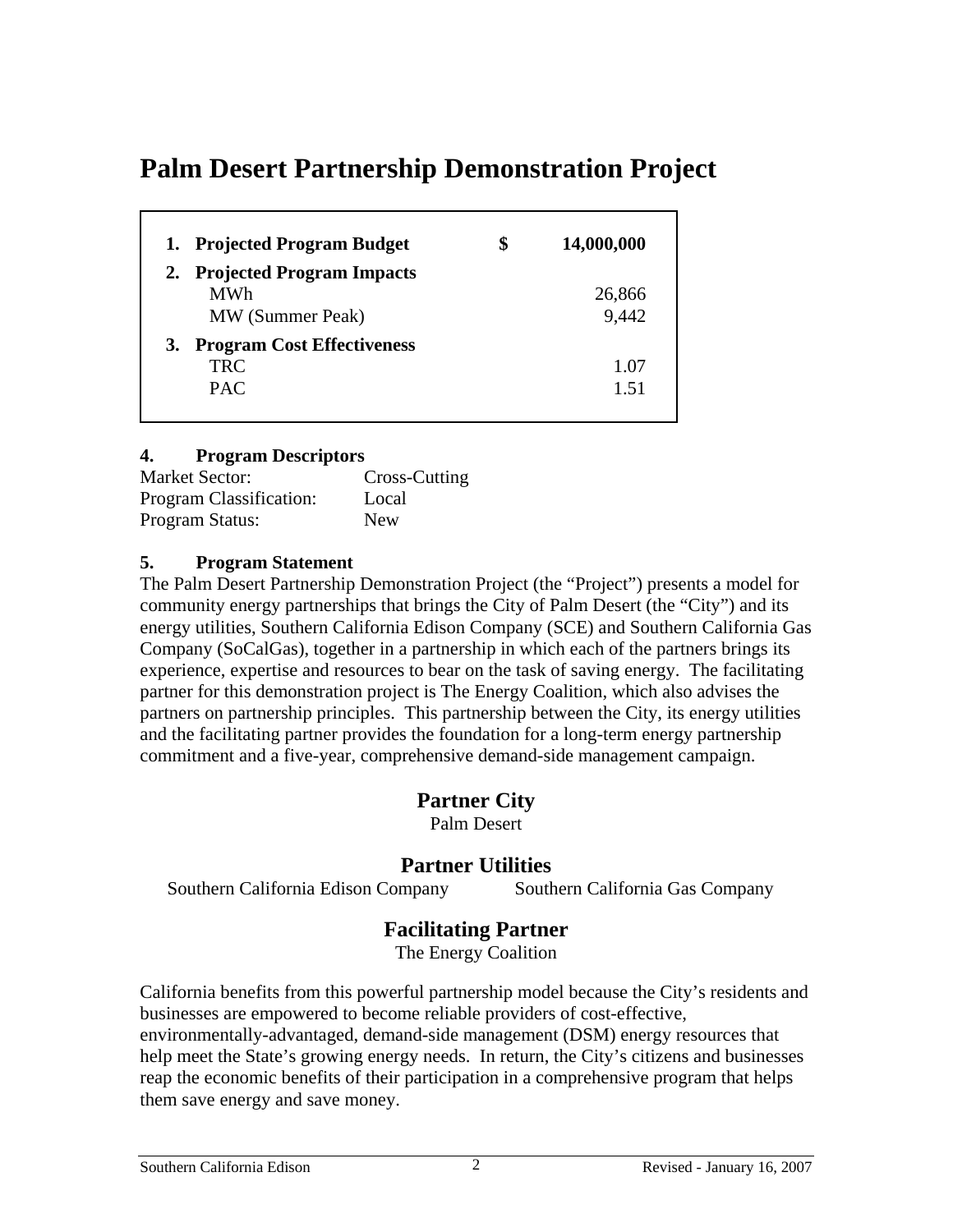## **6. Program Rationale**

The City of Palm Desert is already an acknowledged leader in wise energy policy and civic commitment. Similarly, SCE is recognized as a national leader in energy efficiency, and offers one of the largest portfolios of customer programs in the country. The Energy Coalition brings policy expertise and facilitation skills to the Partnership. By joining together in the Project, the City, SCE, SoCalGas and The Energy Coalition will leverage each other's strengths and resources for the benefit of the City's residents and businesses.

The City's residents and businesses will continue to enjoy complete access to all of the programs currently offered under SCE's and SoCalGas' portfolios, including the services offered through the existing 2006-2008 Community Energy Partnership. However, under the Project, the City and the utilities will join together to deliver these additional unique offerings:

- A suite of comprehensive cost-effective packages of DSM measures and behavioral changes that also incorporate emerging technologies as they become commercially available for HVAC, lighting, refrigeration, and pumping;
- A focused, comprehensive HVAC program that maximizes on-peak energy savings and demand reduction by focusing on early replacement through higher incentives offered through special seasonal "sales" and aggressive promotion of services;
- Closely coordinated local education, training, marketing and outreach (including neighborhood "sweeps" and events) in which the utilities and the City work together to educate consumers and co-promote programs;
- Packaging financial incentive bundles that marry cost-effective utility incentive levels with various financing packages arranged by the City to make it easier for customers to choose to participate in programs; and
- Tying together the City's new energy codes and mandates with utility-offered technical assistance and incentives to facilitate compliance.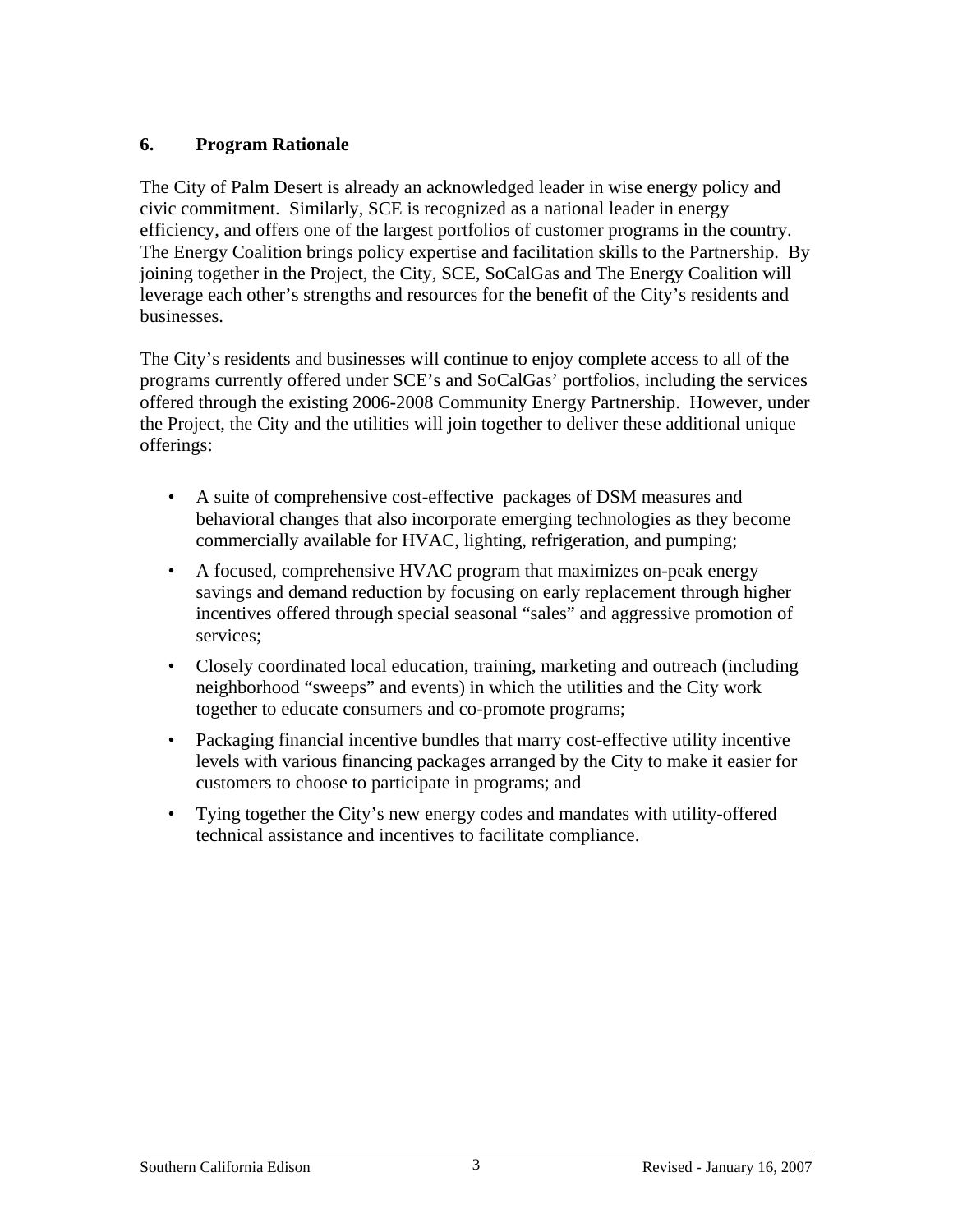## **7. Program Outcomes**

This Project is envisioned as a five-year, sustained campaign. Over the course of those five years, SCE and its Project partners have set an objective to reduce overall energy usage and peak load in the City by thirty percent (30%). To launch the Partnership on this remarkable goal, SCE will spend up to \$14 million in incremental energy efficiency funding over the 2006-08 program cycle. SCE plans to request funding to implement the Project during 2009-11 in SCE's 2009-2011 energy efficiency funding application.

## **8. Program Strategies**

The Project offers a unified approach where all DSM program offerings work together seamlessly to help customers take actions. The Partnership will rely on a combination of short- and long-term program solutions over a 5-year period in order to achieve the City of Palm Desert's stated energy goals for its community. The overarching principle of the Project is to provide comprehensive approaches to all customer groups through targeted strategies with a focus on early replacement of inefficient equipment. Marketing, outreach and delivery strategies are intended to leverage the strengths of each of the partners.

## **8.1 Program Strategy: Promotion and Outreach**

- A multi-faceted approach impacting all residents and businesses
- Energy surveys for all customers with an emphasis on in-home energy surveys.
- Continuous, targeted communication and education
- Neighborhood sweeps to sell, finance and install measures
- Demonstration projects showcasing efficiency opportunities within the program
- School curriculum promoting efficiency and demand reduction

## **8.2 Program Strategy: Comprehensive HVAC**

- Robust program to encourage early replacement in all markets
- Incentives and financing to encourage early retirement
- Trained, certified contractor/dealer network
- Includes proper installation and air duct repair

## **8.3 Program Strategy: Residential Consumers**

- Surveys and sweeps provide specific customer info for ongoing targeted communication
- Sales events, point-of-sale incentives and neighborhood sweeps increase participation and make things easy
- A set of HVAC measures unique to Palm Desert, designed to significantly increase participation and to test their acceptance in the market
- Addresses all areas: behavioral changes, appliances, cooling, lighting, pools
- Addresses all segments: single family, multifamily, condominiums, and mobile homes

## **8.4 Program Strategy: Nonresidential Consumers**

- Incented equipment replacements for small businesses
- Detailed audits, technical assistance and incentives for large businesses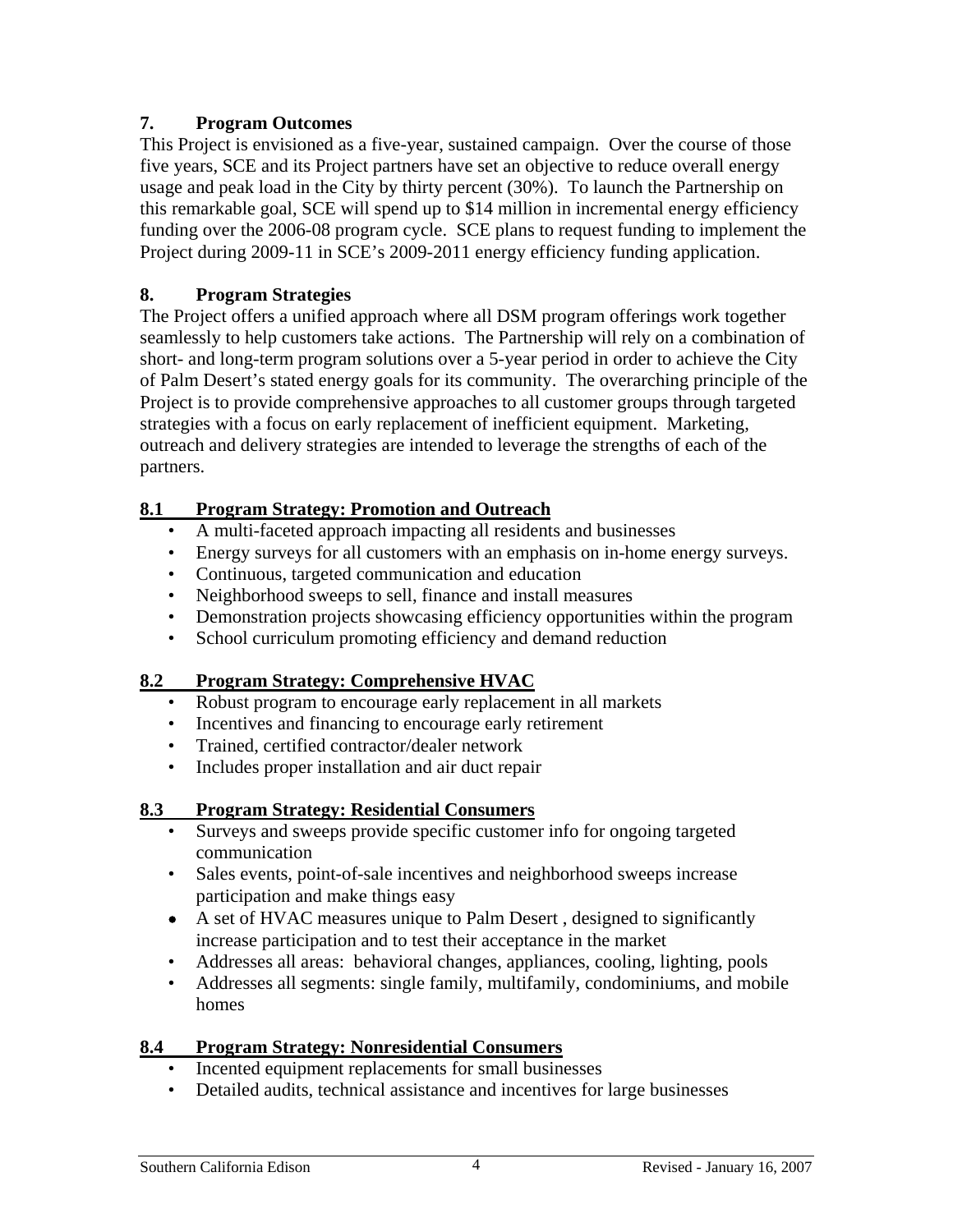• Segment focused (golf courses, building tune-ups, motel/hotel)

#### **8.5 Program Strategy: Residential and Nonresidential New Construction**

- New ordinance mandating higher efficiency construction
- Technical and design assistance for developers to meet higher requirements

#### **9. Program Objectives**

This Project is envisioned as a five-year, sustained campaign.

The tables below summarize preliminary estimates of program costs and energy savings for the electricity component of the Program.

| <b>Total Partnership Program Summary</b> |                       |      |                 |
|------------------------------------------|-----------------------|------|-----------------|
| <b>Measure Category</b>                  | <b>Energy Savings</b> |      | Cost (\$M)      |
|                                          | GWh                   | MW   |                 |
| Residential Portfolio                    | TBD9.6                | 4.0  | TBD\$10,089,451 |
| Non Residential Portfolio                | 30.7                  | 8.2  | TBD\$7,910,549  |
| <b>Total</b>                             | 40.2                  | 12.3 | \$14,000,000    |

| <b>Residential Portfolio Summary</b> |                       |           |  |
|--------------------------------------|-----------------------|-----------|--|
| <b>Measure Category</b>              | <b>Energy Savings</b> |           |  |
|                                      | GWh                   | <b>MW</b> |  |
| <b>HVAC</b>                          | 5.30                  | 2.7       |  |
| Pool Pumps                           | 0.11                  | 0.00      |  |
| Other                                | 0.67                  | 0.60      |  |
| <b>Total</b>                         | 9.6                   | 4.0       |  |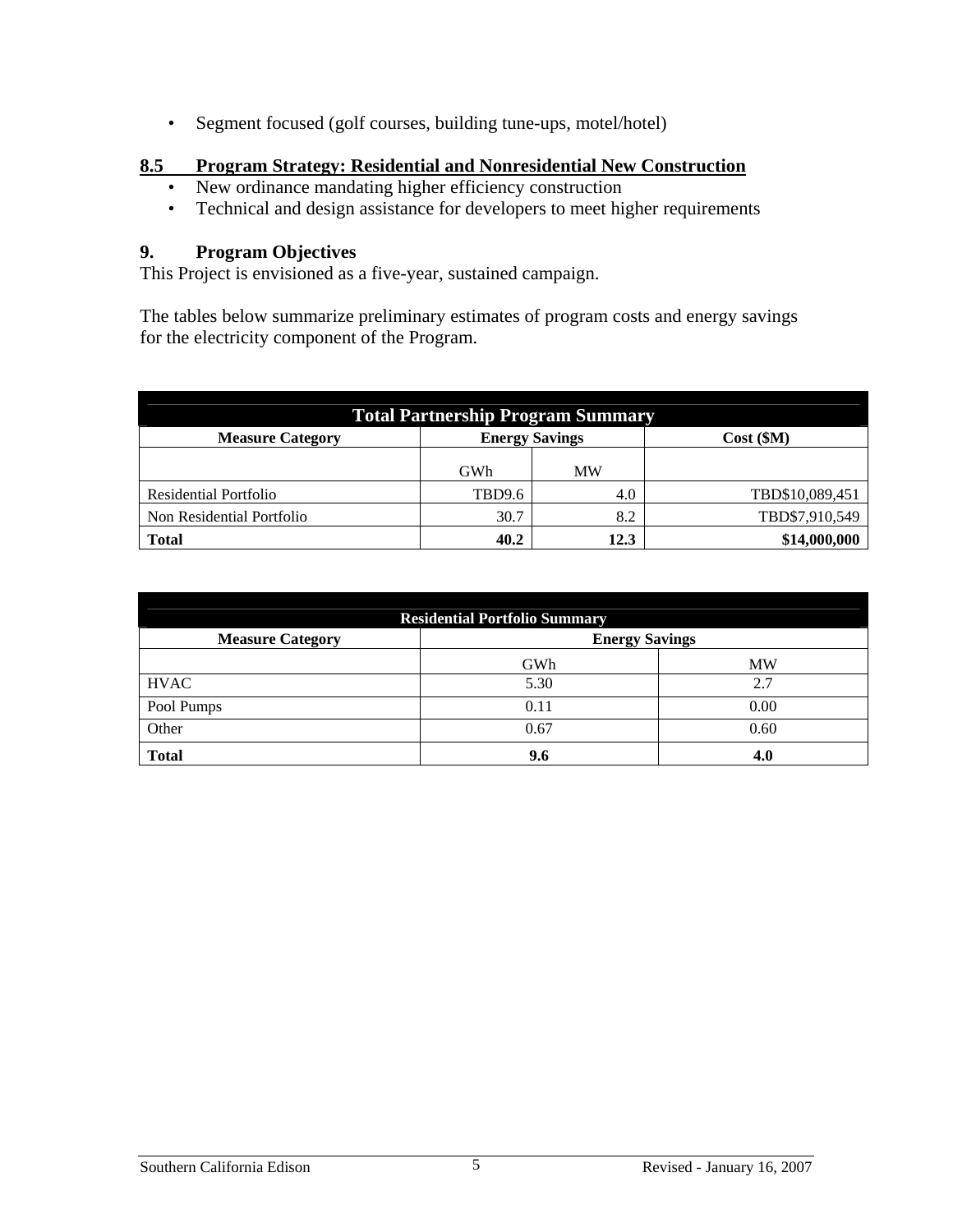| <b>Non-Residential Portfolio Summary</b> |                       |           |  |
|------------------------------------------|-----------------------|-----------|--|
| <b>Measure Category</b>                  | <b>Energy Savings</b> |           |  |
|                                          | GWh                   | <b>MW</b> |  |
| Refrigeration                            | 0.57                  | 0.03      |  |
| Water heating                            |                       | -         |  |
| Lighting                                 | 15.27                 | 2.66      |  |
| Other                                    | 4.80                  | 1.44      |  |
| <b>Total</b>                             | 30.7                  | 8.2       |  |

#### **10. Program Implementation**

SCE's partnership approach has proven to be an appealing model from a participant standpoint because it bundles services that have been disparate and sporadically utilized by customers. Partnership participants are exposed to "the bigger picture" of local, state and global energy resources, and they are presented with a variety of energy savings opportunities through electric, gas, and water utility programs and sustainable practices. Results are not delivered in isolation. This is facilitated by administrators from both SCE and SoCalGas who are deeply involved in the program and are in routine communication with the facilitating partner, The Energy Coalition, as well as the City, serving as a link between the utilities and the City.

The table below highlights the activities involved in implementing the Project, and provides preliminary roles and responsibilities based on each partner's experience, expertise and resources. The roles and responsibilities of each partner are subject to change.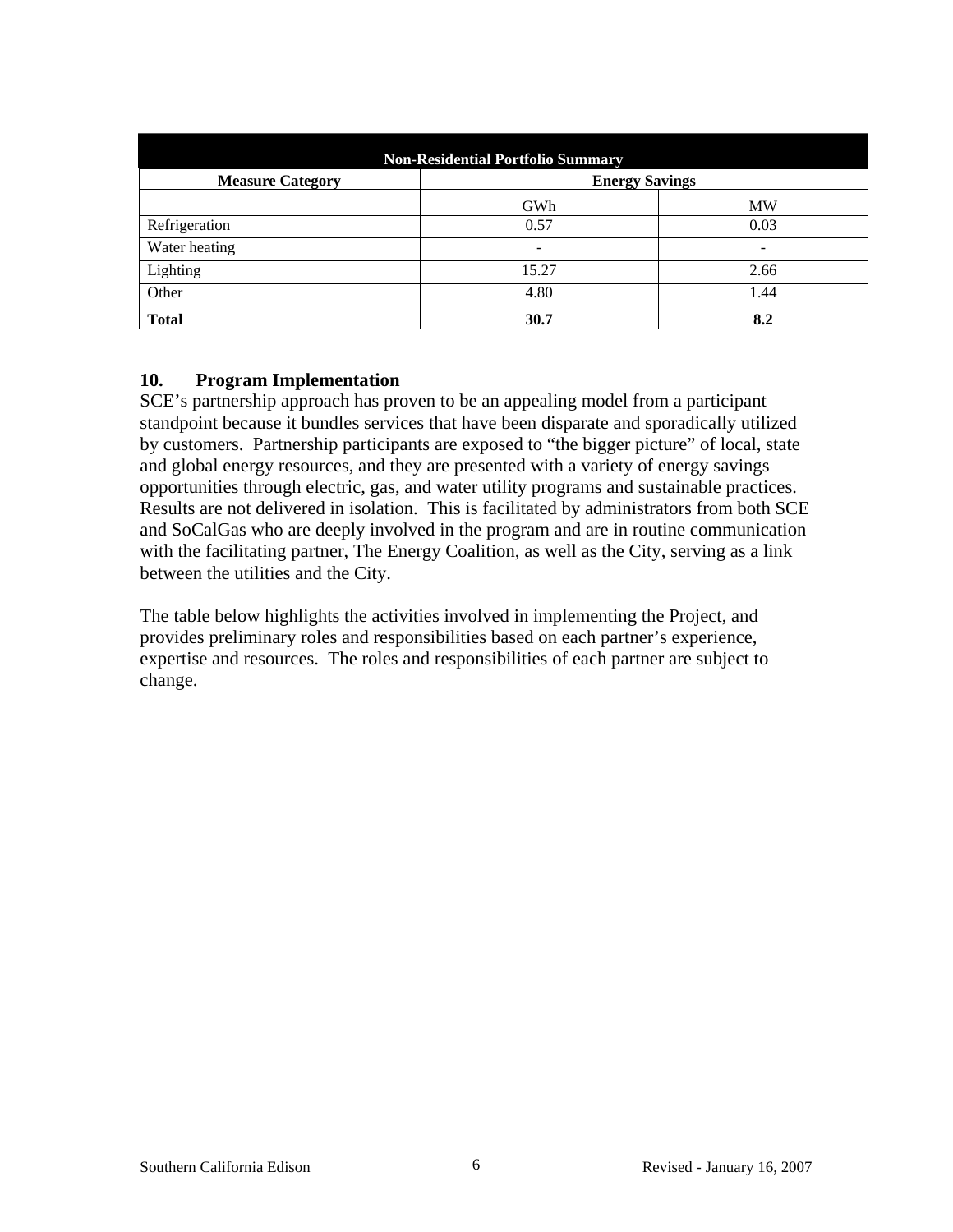| <b>Activity</b>              | I at the simp Kotes & Kesponsionities<br><b>Palm Desert</b> | <b>SCE/SCG</b>                         | <b>Energy Coalition</b>              |
|------------------------------|-------------------------------------------------------------|----------------------------------------|--------------------------------------|
| Policy &                     |                                                             | • Team lead on tie to                  | • Team lead on the                   |
| <b>Operations</b>            | • Team lead on the City of<br>Palm Desert data              | resource planning                      | development of                       |
| <b>Planning</b>              |                                                             |                                        | unified plan                         |
|                              | • Team lead on the City                                     | • Team lead on program                 | principles and is                    |
|                              | actions                                                     | design for utility-funded              | supported by all                     |
|                              |                                                             | programs                               | partners                             |
|                              |                                                             |                                        |                                      |
|                              | • Team lead on program                                      |                                        | • Team lead on the                   |
|                              | design for the City & non-<br>utility-funded programs,      | • Team lead on technical<br>expertise  | planning for energy<br>co-op program |
|                              | including local codes                                       |                                        |                                      |
|                              |                                                             |                                        |                                      |
|                              |                                                             |                                        | • Policy guidance                    |
| <b>Administrative</b>        | • Team lead on the City                                     | • Track & report results to            | • Planning and                       |
| <b>Functions</b>             | reporting to local                                          | <b>CPUC</b>                            | coordination of                      |
|                              | government                                                  |                                        | meetins                              |
|                              |                                                             | • Oversight of budget $&$              | • Publishing of                      |
|                              |                                                             | expenditures                           | meeting minutes and<br>action items  |
|                              |                                                             |                                        |                                      |
|                              |                                                             | • Oversight of                         |                                      |
|                              |                                                             | Measurement/Quality                    |                                      |
|                              |                                                             | Assurance/Audits                       |                                      |
| Program                      | • Team lead on the City $&$                                 | • Team lead on IOU-funded              |                                      |
| <b>Operations &amp;</b>      | non-utility-funded                                          | program operation                      |                                      |
| Oversight                    | programs                                                    |                                        |                                      |
|                              |                                                             | • Overall project/program              |                                      |
| <b>Marketing</b>             | • Team lead on the City-only                                | management<br>• Coordination w/ Energy | • Team lead on Energy                |
| <b>Functions</b>             | marketing materials                                         | Star/Flex Your Power/Save              | Coalition newsletter                 |
|                              |                                                             | Energy, Save Money                     | to interested                        |
|                              | • Team lead on local media                                  | campaigns                              | stakeholders                         |
|                              | contacts                                                    |                                        |                                      |
|                              |                                                             | • Team lead on developing              |                                      |
|                              |                                                             | campaign plans and                     |                                      |
|                              |                                                             | messaging                              |                                      |
|                              |                                                             |                                        |                                      |
|                              |                                                             | • Team lead on joint                   |                                      |
|                              |                                                             | marketing efforts and                  |                                      |
|                              |                                                             | program collateral materials           |                                      |
| Local (Face-to-              | • Local team lead on                                        | • Community outreach,                  | • Participate in local               |
| Face)                        | coordination of face-to-                                    | including provision of                 | outreach                             |
| <b>Community</b><br>Outreach | face community outreach<br>& recruitment                    | "feet-on-the-street" local             |                                      |
|                              |                                                             | presence                               | • Team lead on PEAK                  |
|                              |                                                             |                                        | program                              |

## **Partnership Roles & Responsibilities**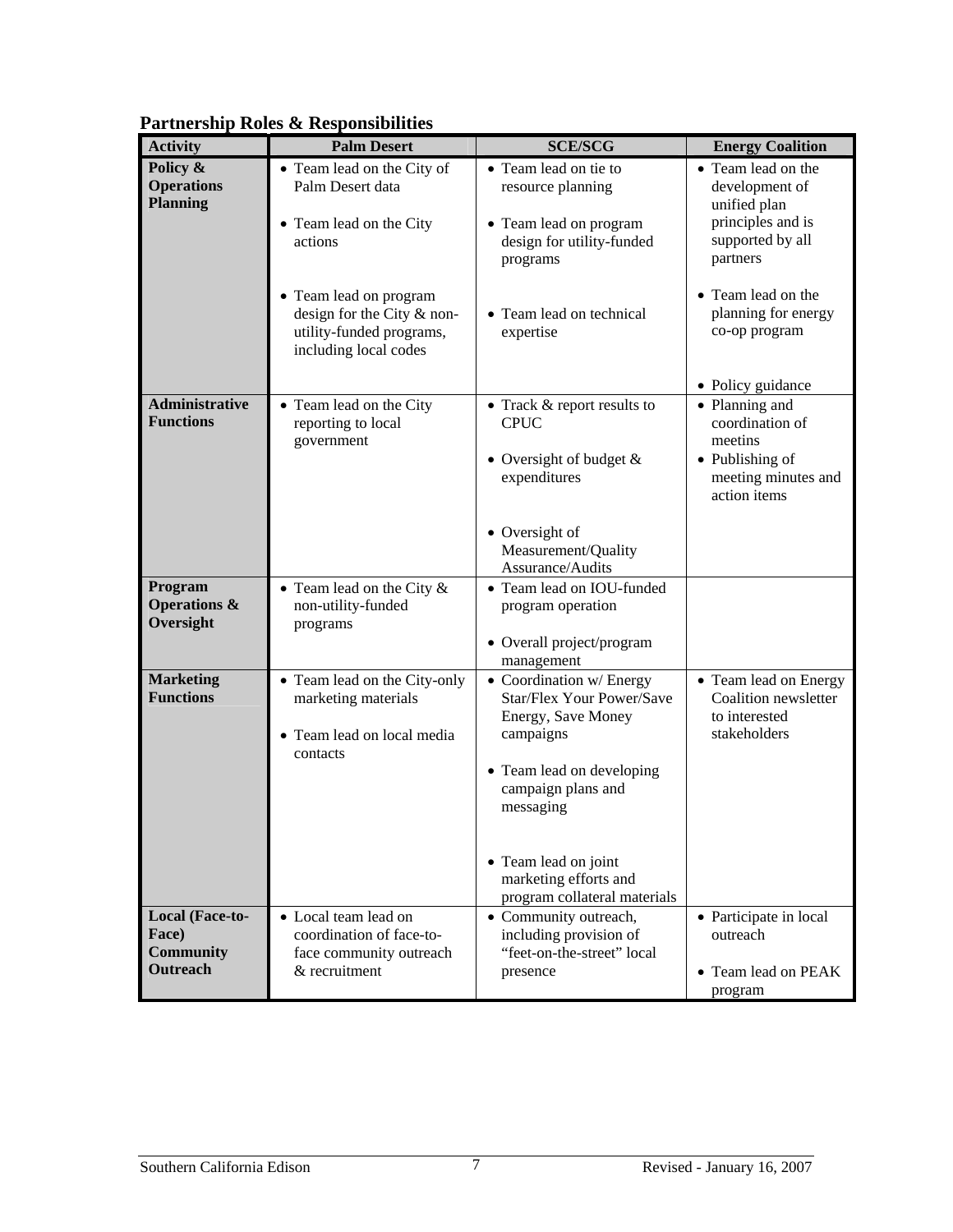#### **11. Customer Description**

The City of Palm Desert is primarily a residential, commercial and resort community. System-wide residential customers account for 33% of usage, where in the City of Palm Desert this proportion is 44%. The City has a different demographic profile than the Coachella Valley in general of the SCE service territory. The population is predominantly white and highly educated. Average household income is virtually identical to SCE in general, but average income is 13% higher, reflecting double the percentage of residents making \$200,000 or more per year (7% and growing). The City community is a more mature population with a median age of 47 versus 34 for the SCE area.

Residential electricity usage in the City reflects the hot climate and higher usage of air conditioning and pool pumps and is presently 50% higher than for the typical SCE customer. The greatest difference in consumption is in single-family and mobile homes, both are nearly double the system average, while apartment and condo usage is relatively similar to system average usage.

In the case of markedly greater than system average usage in the City of Palm Desert's single-family homes, the increased usage may partially reflect larger home size than the system average, and is attributable in large part to higher air conditioner usage. In the case of mobile homes, the greater than average usage is almost entirely due to the very warm summer climate and much higher usage of air conditioning. Another obvious – but nevertheless key -- driver of electricity consumption in the City of Palm Desert's residential market is the customer resides in the City year-around or only in the winter season.

Usage in the City of Palm Desert has increased over time, although due to the energy crisis in California and a weaker economy, usage on a per-capita basis is now slightly lower than it was in 2000. The City of Palm Desert accounts for 0.8% of system electricity usage and customers, but less than 0.4% of the customer base. In general, more customers are moving to the eastern portion of the SCE service area (Riverside and San Bernardino counties) into larger homes with more air conditioning. Riverside County is expected to double in population from 2000 to 2030.<sup>1</sup> With one of the fastest growing populations in Riverside County, demand for peak electricity in the City will continue to increase, particularly to serve air conditioning load.

There are 31,800 residential dwellings in the City of Palm Desert and nearly all represent at least some level of opportunity for retrofits. Of those, the largest potential may exist in the condominium sector, since it constitutes over one half of the market—and 67% were built before 1984, when efficiency building standards were far less rigorous. These units

 $\overline{a}$ <sup>1</sup> Some reports indicate that the population in Riverside County is expected to double by 2030. See Southern California Association of Government's 2004 Regional Transportation Plan/Growth Vision: Socio-Economic Forecast Report, at page 43.

<sup>(</sup>http://scag.ca.gov/forecast/downloads/forecastreport2004.pdf).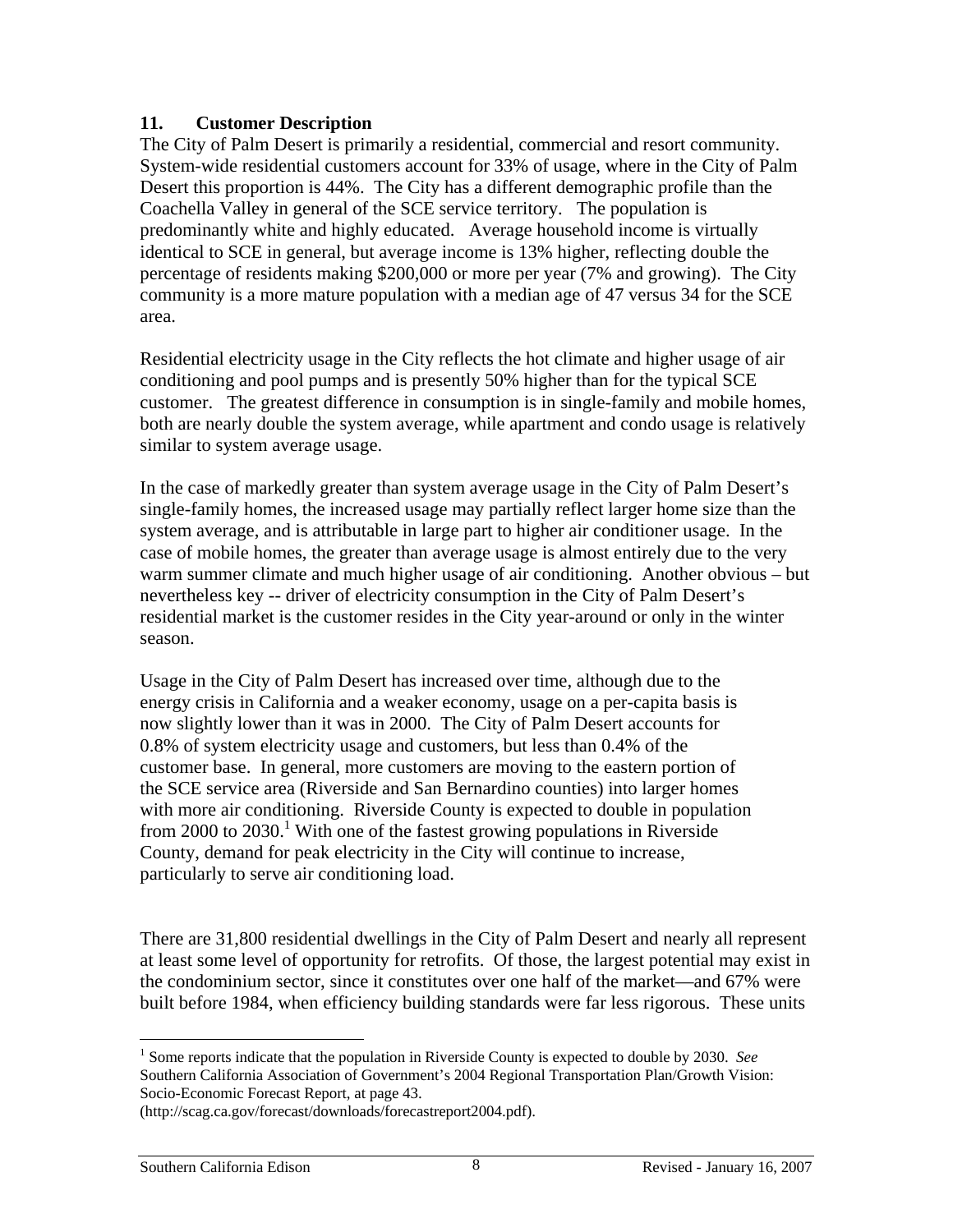were built with single-pane windows, low SEER air conditioning, little or no energy efficient lighting, and may contain refrigerators manufactured before higher energy efficiency models were available. Empirical data suggests that the potential for HVAC replacement in this market may be less than some estimates, because many of these 20+ year old units may have been already replaced or substantially repaired, due to their heavy use during the long hot summer months experienced in the City of Palm Desert. Where air conditioners have already been replaced with more efficient units that cannot be cost-effectively replaced as part of the Project, high performance windows, window tinting or awnings (that reduce heat gain) along with lighting and appliance measures, could be of real value to residents living in these older condominiums. However, windows should only be considered on a case-by-case basis, for reasons explained in Section 14, Energy Measures and Program Activities.

Older single family homes and mobile homes are another key market: over 2,600 of the 9,800 single family dwellings were built prior to 1984 and mobile homes typically have oversized air conditioners and poorly installed air ducts. Swimming pool circulation pumps are usually one-speed with horsepower ratings that exceed that needed with new pump designs. Estimates indicate that upgrading HVAC, pool pumps, windows, insulation and appliances could achieve 28% in energy savings and 20% in demand reduction.

There are few very large industrial or commercial accounts (12 in total) but there are many smaller and medium accounts. The table below shows customers and usage by SCE rate group. Five segments comprise 75% of nonresidential usage: Offices, retail, miscellaneous small commercial, hotels, and water agencies.

| <b>Rate Group</b> | <b>Usage (kWh)</b> | No. of<br><b>Customer</b><br><b>Accounts</b> |
|-------------------|--------------------|----------------------------------------------|
|                   |                    |                                              |
| <b>DOMESTIC</b>   | 316, 354, 478      | 29,977                                       |
| $GS-1$            | 64,016,453         | 4,723                                        |
| $TC-1$            | 355,508            | 74                                           |
| $GS-2$            | 181,842,995        | 1,128                                        |
| TOU-GS-2          | 14,269,014         | 95                                           |
|                   | 260,483,970        | 6,020                                        |
| TOU-8/PRI         | 44,452,414         | 4                                            |
| TOU-8/SEC         | 16,092,205         | 8                                            |
|                   | 60,544,619         | 12                                           |
| $PA-1$            | 5,078,361          | 52                                           |
| $PA-2$            | 7,480,826          | 59                                           |
| AG-TOU            | 27,153,658         | 61                                           |
| TOU-PA-5          | 36,930,299         | 41                                           |
|                   | 76,643,144         | 213                                          |
| <b>ST.LIGHT</b>   | 2,961,742          | 305                                          |
| <b>TOTAL</b>      | 716,987,953        | 36,527                                       |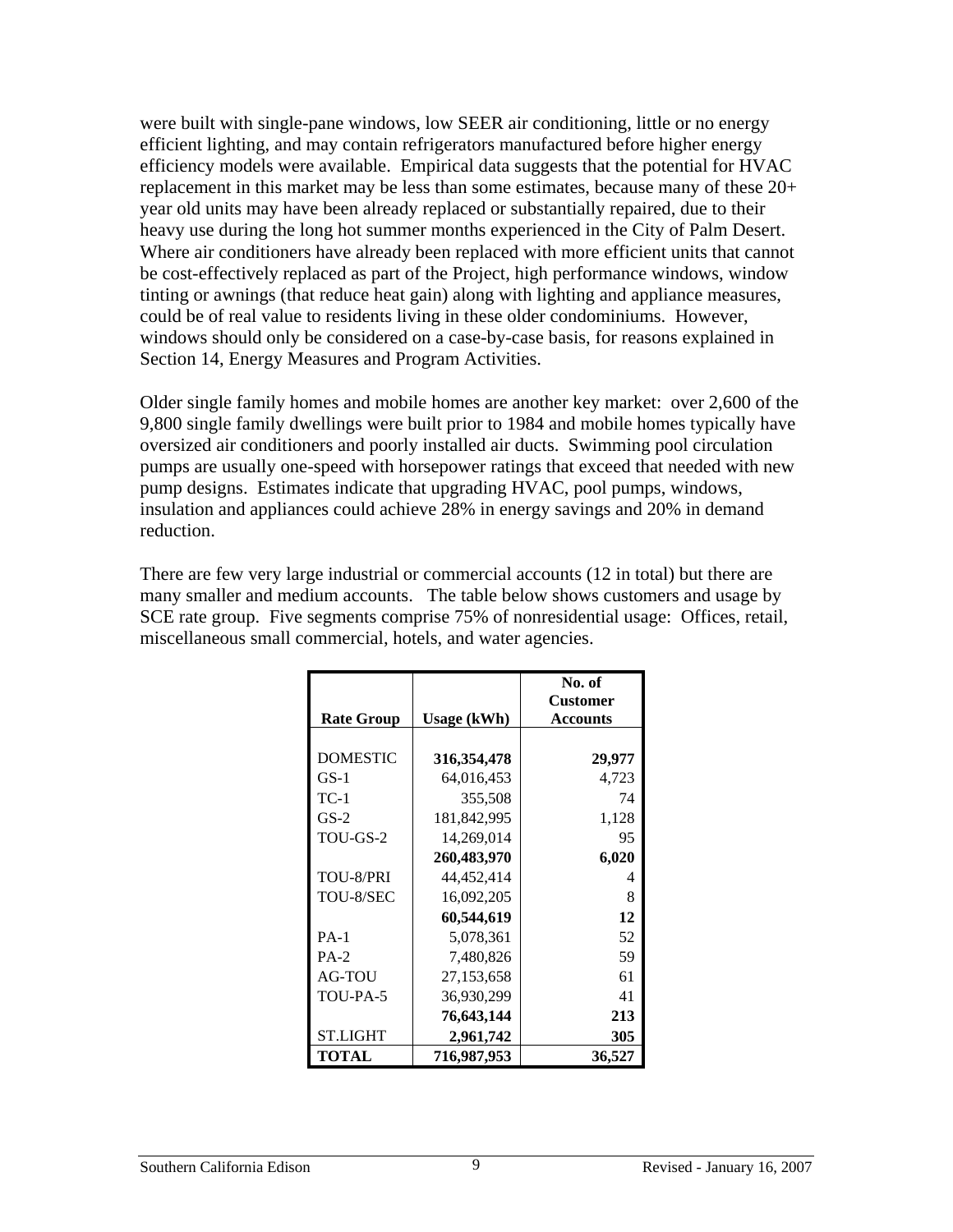Peak electricity demand continues to be a critical issue for Southern California in particular because it is the peak demand that determines the need for resources. Figure I below shows a 24-hour chart of average residential electricity demand per customer for the City of Palm Desert and for the SCE system. Peak usage "spikes" a great deal more than for the system. In the City of Palm Desert, the average residential customer's summer peak usage is 267% of off peak usage, compared to 147% for the system. For this reason, SCE will emphasize energy saving measures that also target peak demand reductions in order to maximize the value of measures to all customers in general.



*Figure I* 

## **12. Customer Interface**

Critical to the Project, and a key driver to customers taking actions to reduce energy use and peak demand, is an outreach and information campaign that continually promotes the energy efficiency ethic and contains a follow-up mechanism with residents who have expressed interest in energy efficiency. The Project's Home Energy Efficiency Survey offering will be promoted through a joint SCE/SCG/City of Palm Desert communication strategy that may include announcements in local media, newsletter articles, direct mail campaigns, etc.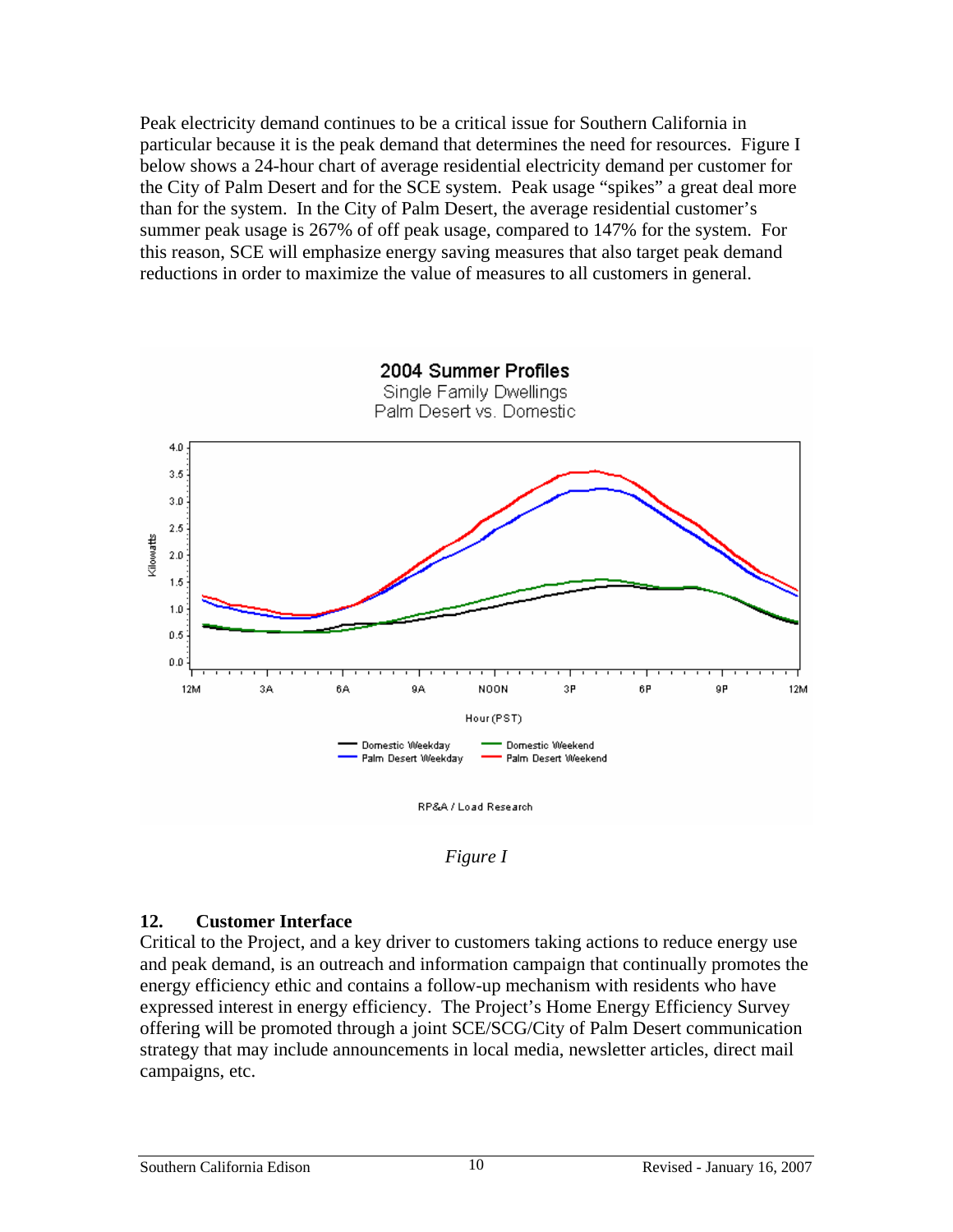First, a cadre of energy use specialists will be available to complete comprehensive inhome energy surveys, either as part of energy efficiency "events" targeted especially to mobile home parks and condominiums or from customer requests. These surveyors will identify appropriate measures for the home, and discuss incentive and financing options. The surveyors will also install compact fluorescent light bulbs (CFLs) and water/gassavings measures. Online and mail-in surveys will also be available.

The collected survey information will be made available for additional communication opportunities, including special "sale" offerings, retailer promotions, and reminders to take advantage of energy efficiency opportunities.

Installation contractors will serve as another primary marketing tool. Using program materials provided by the Project (including a package that outlines the energy savings of various devices, environmental impacts, bill reductions, testimonials, available financing, and utility incentives), these contractors will have the ability in many cases to apply incentives at time of sale, making the transaction as streamlined as possible for the consumer. They will also participate in energy events and presentations made to condominium association meetings, at clubhouse events, etc.

## **13. Energy Measures and Program Activities**

Among the opportunities that will be available in the residential market to help reach the Project's goals are:

- **Appliance Recycling** Offers cash incentives, and free pick-up and disposal of inefficient refrigerators and freezers.
- **Room Air Conditioner Turn-In Events** Offers cash incentives to turn in inefficient room air conditioners and purchase new ENERGY STAR® qualified models. Turn-in incentive and point of sale instant discounts will be available at the time of purchase at participating home improvement centers.
- **Lighting Exchange/Turn-In Events** Free replacement of halogen torchiere floor lamps and incandescent plug-in table, desk, non-torchiere floor lamps, and night lights through local outreaches.
- **Hardware Incentives** Incentives for the purchase of ENERGY STAR<sup>®</sup> qualified refrigerators or room air conditioners, and qualifying energy-efficient whole house fans, pool pumps and motors, and electric storage water heaters paid as a point-ofsale discount instant discount or rebate.
- **Innovative Pool Pump Technology—** Trains local contractors on how to install new variable-speed pool technology that minimizes energy use and achieves savings of up to 90%. These pumps can be programmed to operate during off-peak hours only.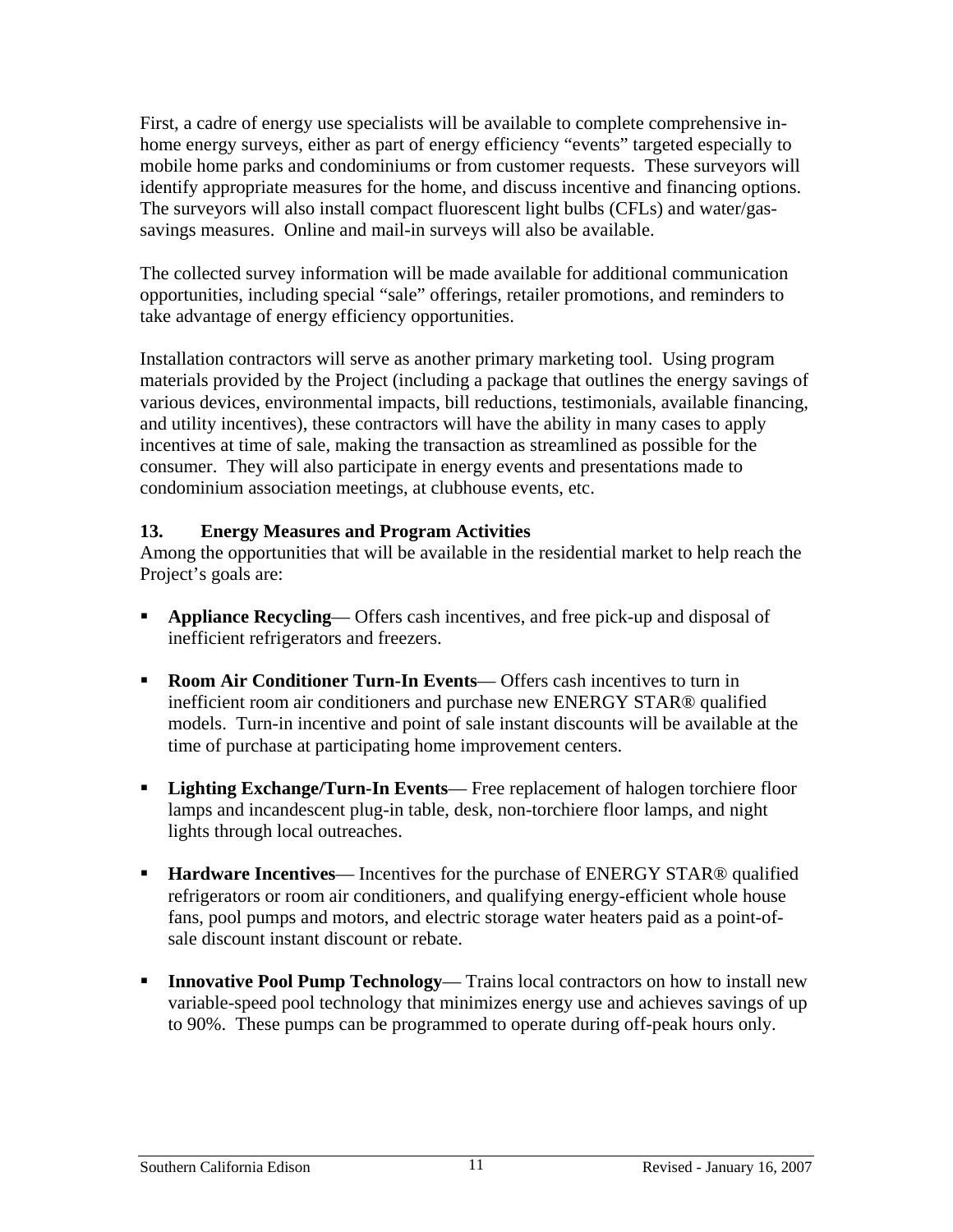- **Comprehensive Packaged Air Conditioner Replacement, Maintenance and**  Finance— See description under Non-Residential Measures and Incentives, Section 4 B below.
- **Early Replacement HVAC Incentives** Early replacement of air conditioners delivered through the Comprehensive HVAC Program.
- **Window Treatment** Inefficient windows present a special set of issues for the Project. Incentives and financing to either retrofit single pane windows or treat them with window tinting or awnings that reduce heat gain are included in the Project plan as an option.

In addition to window treatment, the Project will promote measures that reduce heat gains through windows such as shading and awnings. Window film is a relatively inexpensive measure, applicable to only single pane clear windows, but is not as effective or as long lasting as high performance windows. External shading such as awnings can help reduce heat gains especially through south and west facing windows.

- **Comprehensive Mobile Home** Direct installs for mobile home occupants and property managers, including HVAC refrigerant charge and air flow tune-up, duct test and seal, occupancy sensors, interior and exterior CFLs, night lights, interior and exterior hardwire fixtures.
- **Multifamily Rebates** Cash rebates for property owners or managers of multifamily complexes with two or more units that purchase and install HVAC equipment or services, Energy Star® labeled Room Air Conditioners, pool pumps and motors, exit signs, occupancy sensors, and photocells.

**New Construction**—There is no New Construction component in the \$14M approved. This entire section should be deleted.

- **Comprehensive HVAC Replacement and Maintenance** A significant opportunity for energy savings and demand reduction lies in the thousands of existing air conditioning systems in the City. Energy savings can be realized by replacing older equipment, properly installing new equipment, and properly servicing and maintaining existing systems. Information and financial incentives available through SCE's Comprehensive HVAC Program, as well as information regarding financing options provided by the City, will ensure quick, widespread customer action. This Project offering will:
	- Address all customer segments, and be delivered in conjunction with the other programs, services, and promotions that form the Partnership plan.
	- Communicate to residential and commercial customers the financial benefits of replacing older, inefficient systems with state of the art high efficiency systems, and create a call to act immediately.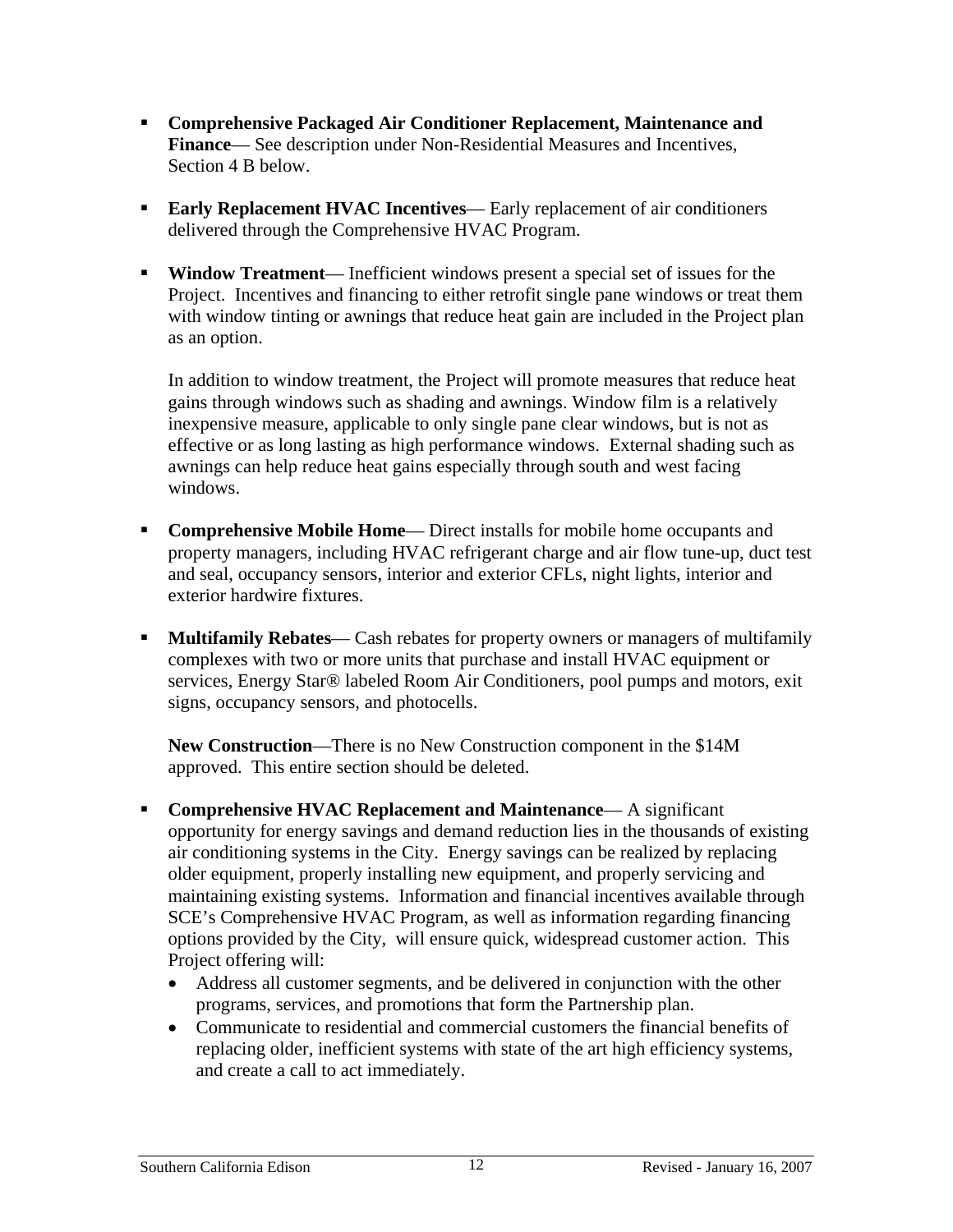- Train and certify air conditioning dealers/contractors on state of the art diagnostic, repair and installation techniques including duct leakage testing and sealing, and refrigerant and air flow adjustment, and offer financial incentives for performing energy saving services.
- Offer a financial incentive to customers to retire their existing systems early.
- **Comprehensive Commercial Retrofit—** There is ample opportunity to reduce energy consumption in the commercial sector. A portfolio of program strategies will be deployed to systematically and comprehensively address energy savings in each customer segment in the City.

## **1. Small Business Lighting, Refrigeration, and HVAC**

This offering will provide free comprehensive replacement of inefficient lighting systems, and maintenance and repair of refrigeration systems, to small businesses in the City of Palm Desert. The program will conduct an audit of the business and assess the condition of the systems. Lighting will be replaced and certain refrigeration energy efficiency measures will be installed at no cost to the business owner. A condition assessment will determine what additional programs and services could be applicable, and the necessary referrals will be made to ensure follow up services are offered/provided.

## **2. Comprehensive Business Incentives Services**

The Comprehensive Business Incentives Services offering (CBIS) integrates information, design assistance, and financial incentives into one comprehensive offering to help customers adopt energy efficient practices and equipment by addressing informational, financial, performance uncertainty, and transactional cost barriers. As such, the CBIS will offer a multi-strategy approach for key nonresidential customer segments.

## **a. Standard-Offer Financial Incentives**

The CBIS is available to all of the more than 6,400 service accounts identified in the City. The Express Efficiency element will provide customers with opportunities to apply for prescriptive type of incentives and calculated approach with more complex projects utilizing the Standard Performance Contract. Opportunities that will be emphasized include indoor lighting, refrigeration, professional wet cleaning systems, and waste water aeration improvements and controls.

## **b. Energy Audits**

Beginning in 2006, SCE's Business Customer Division will perform business audits as part of the Warm Climate Outreach Effort. This effort may benefit another 500 customers in the City that receive facility audits and other energy efficiency offerings. Remote energy audits will also be available through phone, internet, and mail. These audit activities will be closely coordinated with the Direct Install offering and other Project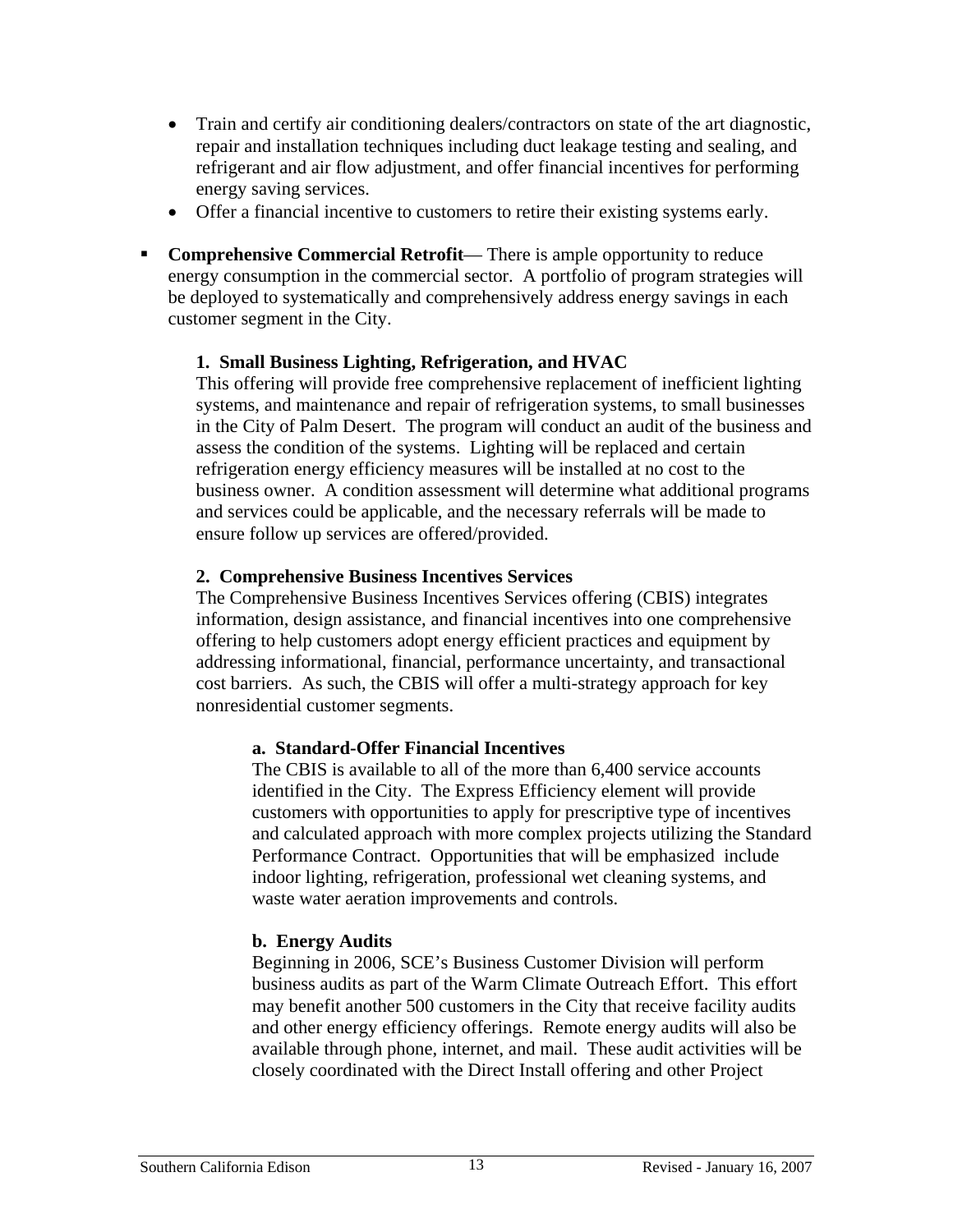offerings to minimize and avoid duplication of efforts and conflicts in program offerings.

## **c. "Project Champion" Technical and Implementation Assistance**

For the largest, most promising opportunities developed from energy audits, specialized project technical services, and a "project champion" will be provided. This approach will ensure that whatever barriers that may exist to a customer's implementation of the project will be addressed, and that the project will be driven from inception through to completion.

## **d. LED Traffic Signal Retrofits**

Another targeted effort includes converting the remaining traffic signals in the City to LED. Traffic control tariff with its 74 accounts still have retrofit opportunities although the City participated in the 2001 SCE Traffic Indicator Program, where 700 green and 300 pedestrian LED indicators were replaced to achieve an energy saving of 650,430 kWh and a demand reduction of 125 kW. The Project effort will include converting the red and amber colored traffic signals.

## **e. Agriculture and Golf Course Energy Efficiency**

The Agricultural and Golf Course Energy Efficiency offering is a portfolio of products and services designed to enhance adoption of energy efficient equipment and practices among agricultural customers. This offering addresses two characteristics of the sector that have historically been a stumbling block to adoption of energy efficiency throughout all regions of the country, and California in particular: diversity of the customer base, and the relatively small role of electricity in their costs.

The program is designed to enhance the energy efficiency of the agriculture sector that include a tests and audits of pumping systems, education and design assistance, financing and incentives, load management, and pilots and feasibility assessments. The agriculture/pumping customers in the City of Palm Desert consist of 213 service accounts with an energy use of 77 million kWh annually. This segment of the market consumes about 10% of the total energy for the City. However, comparing to all business accounts, it is about 20% of the business energy usage.

SCE can provide services to all 213 service accounts to perform pumping assessments and provide incentives to replace the motors to more energy efficient units and also include variable frequency drives and controllers. Other enhancements may be added to target additional energy efficiency measures typically found in pumping operations. The offering will also include a targeted strategy for golf courses ensuring the most energy efficient landscape irrigation options are available to the numerous golf courses in the City.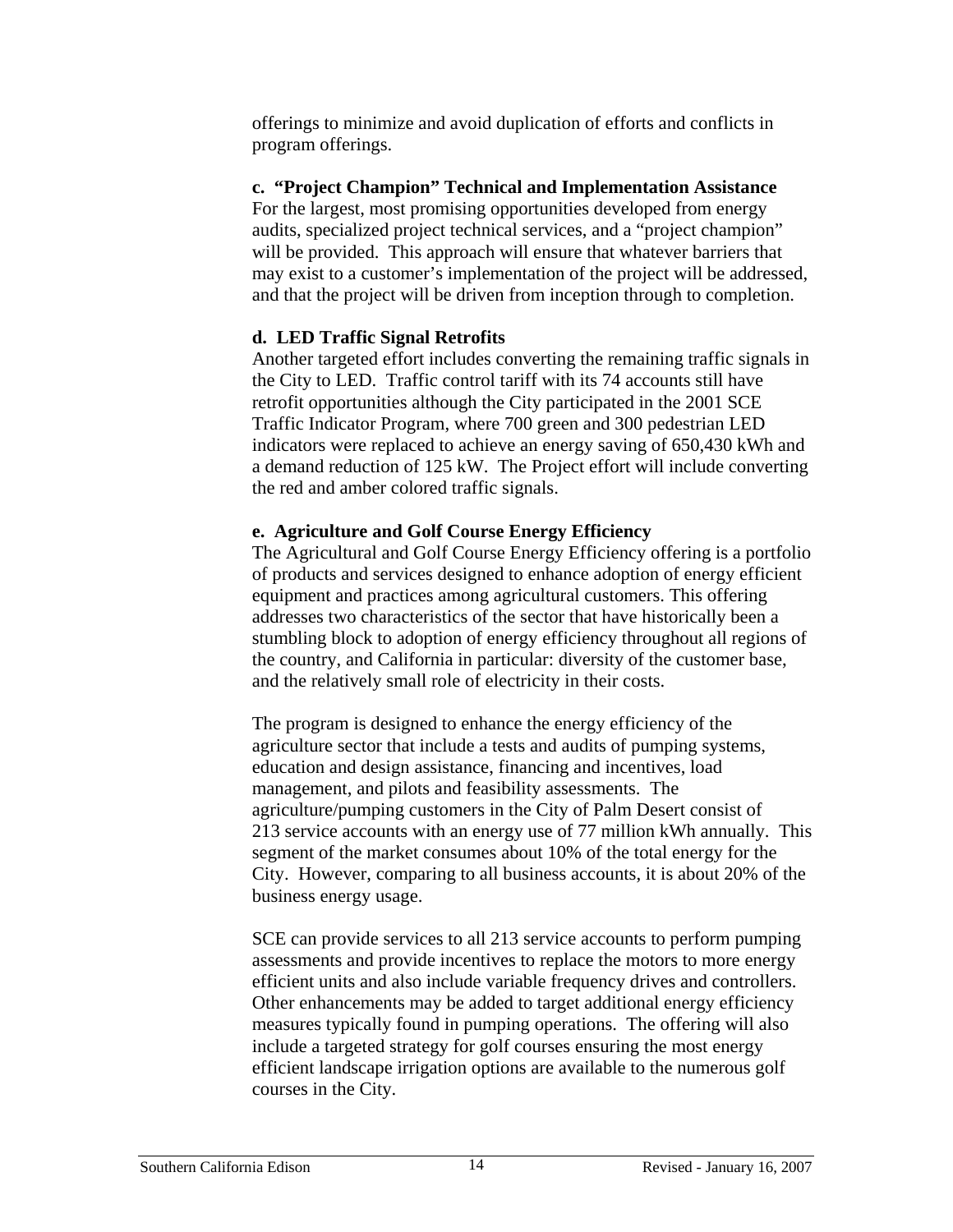- **Thermal Energy Storage** TES is the process of cooling (or freezing) water during off-peak or night-time hours and storing it for use the next day to air condition commercial, industrial, and institutional buildings. TES is a technology that, when properly designed, implemented, and commissioned, can improve cooling system efficiency by up to 10% (energy savings), and reduce cooling system related peak electrical demands by 60% to 80% (load reduction) on the hottest summer afternoons.
- This offering is designed to help commercial facilities reduce peak load for installing a thermal energy storage system that provides space cooling during critical peak hours. Small commercial customers can take advantage of an ice storage TES system. For larger commercial facilities, chilled water TES systems have the capability of removing large cooling loads off SCE's grid during periods of high peak demand.

#### **13.1 Measures Information**

Measure information is provided in the corresponding cost-effectiveness calculators.

#### **13.2 Energy Savings and Demand Reduction Level Data**

Energy savings and demand reduction estimates are provided in corresponding costeffectiveness calculator.

#### **13.3 Non-energy Activities (Audits, Trainings, etc.)**

## **13.3.1 Residential Surveys**

The Project will implement residential On-Line Survey advertising and marketing campaigns to encourage customer participation. The residential On-Line Survey, available on SCE's web site, provides customers with a detailed set of recommendations tailored to the customer's energy use profile. Customers will be encouraged to spend 15 minutes to answer specific questions and instantly receive this analysis of energy use and a set of recommendations. On-Line Surveys are available in English, Spanish, Chinese and Vietnamese.

In-Home Energy Surveys provide customers, who may not respond to On-Line surveys, with a more personalized, face-to-face energy survey option. After responding to the call for energy efficiency in the City, customers can have an inhome survey. A trained energy auditor inspects the home and provides the customer with immediate answers to basic questions as well as specific recommendations on how customers can save energy and water. The energy auditor and provides valuable energy-saving information.

## **13.3.1 Residential Surveys**

For large and medium nonresidential customers, facility surveys and audits will be conducted by SCE or third party program implementer staff to make the customer aware of opportunities that may exist to implement energy efficiency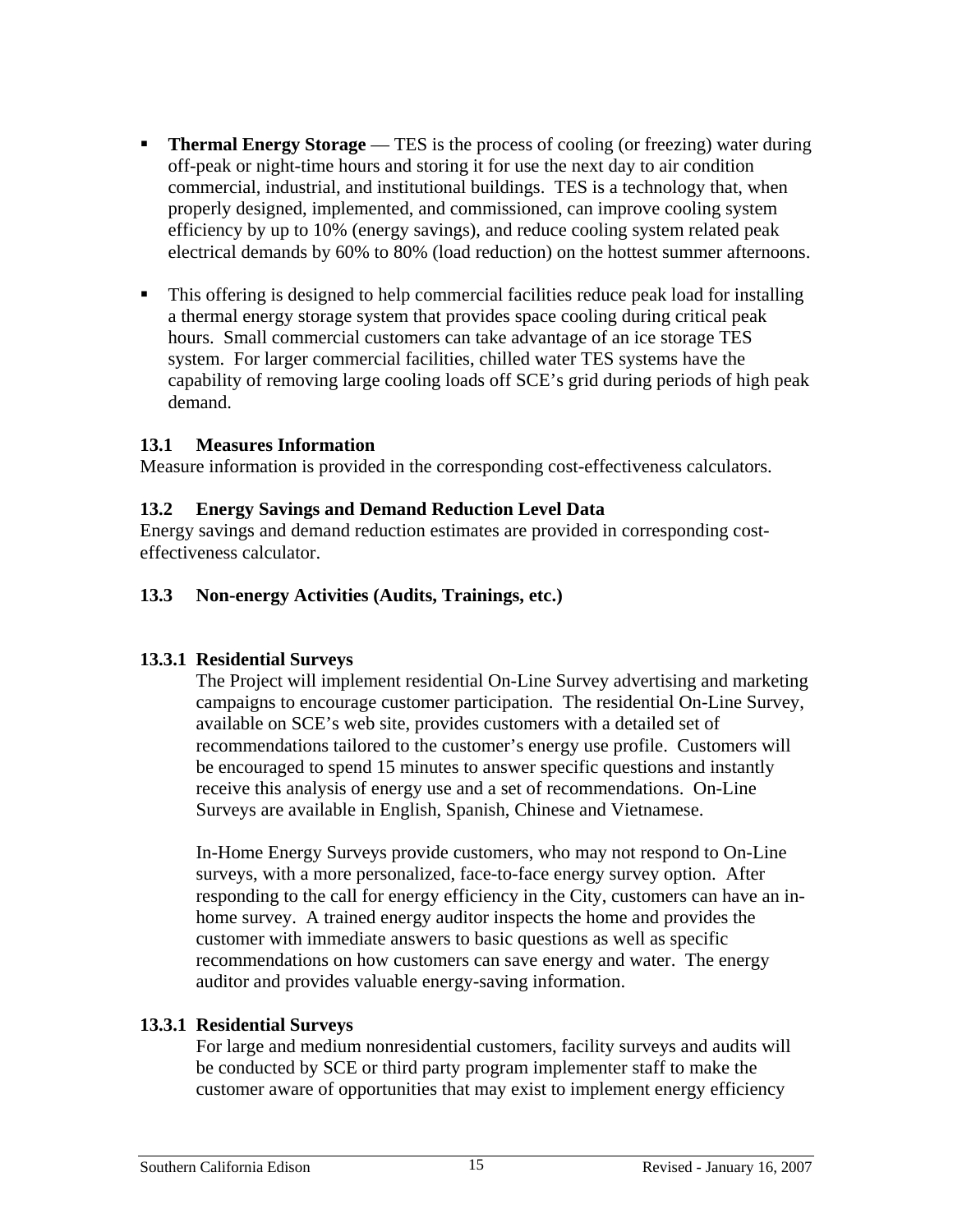projects. These surveys and audits can be initiated through a customer or vendor request to SCE, through SCE's account management staff, or third party program staff. Detailed information will be recorded in a tracking system, including equipment inventories and project recommendations. Recommendations will be followed up periodically to determine implementation status and whether additional assistance will be required to cause a project to be implemented.

For smaller customers, onsite audits may be conducted, or information may be provided through direct mail, email, telephone or other means through the Education, Training and Outreach program. Detailed information will be recorded in a tracking system, including equipment inventories and project recommendations. Recommendations will be followed up periodically to determine implementation status, and whether additional assistance will be required to cause a project to be implemented. If a project resulting from a survey or audit is implemented without design or financial assistance, energy savings will be logged into the tracking system, and claimed toward program goals.

#### **13.4. Subcontractor Activities**

Third parties will be utilized extensively to perform application reviews, on-site inspections, and measurement and energy savings verification activities. For the onsite audit service**,** SCE's Business Solutions Group will perform audits for the unassigned (i.e. small) customers, and the Business Customer Division will perform audits for the assigned (i.e. large) customers. Depending on the size and complexity of the facility the audit is either performed by an account representative or field engineer. The automated audit tool, a pocket PC, portable printer and audit software, are provided by a third-party.

## **13.5. Quality Assurance and Evaluation Activities**

SCE and its partners will support the California Public Utilities Commissions' Energy Division staff to evaluate and measure the Palm Desert Partnership in accordance with the adopted program measurement protocols (California Energy Efficiency Evaluation Protocols: Technical, Methodological, and Reporting Requirements for Evaluation Professionals, dated April 2006).

Quality assurance activities will include ride-alongs with the installation contractors and unannounced on-site visits during scheduled installation activity. Post-installation on-site visits will verify that contractor recorded measures have been installed. Program staff will survey customers post-participation for satisfaction ratings and measures installation verification.

## **13.5.1 Expected Number/Percent of Inspections**

It is anticipated that approximately 3% of all participating customers or customer sites will receive quality assurance and inspection efforts. This percentage may change depending on individual program strategies and further refinement of program design and plans.

#### **13.6. Marketing Activities**